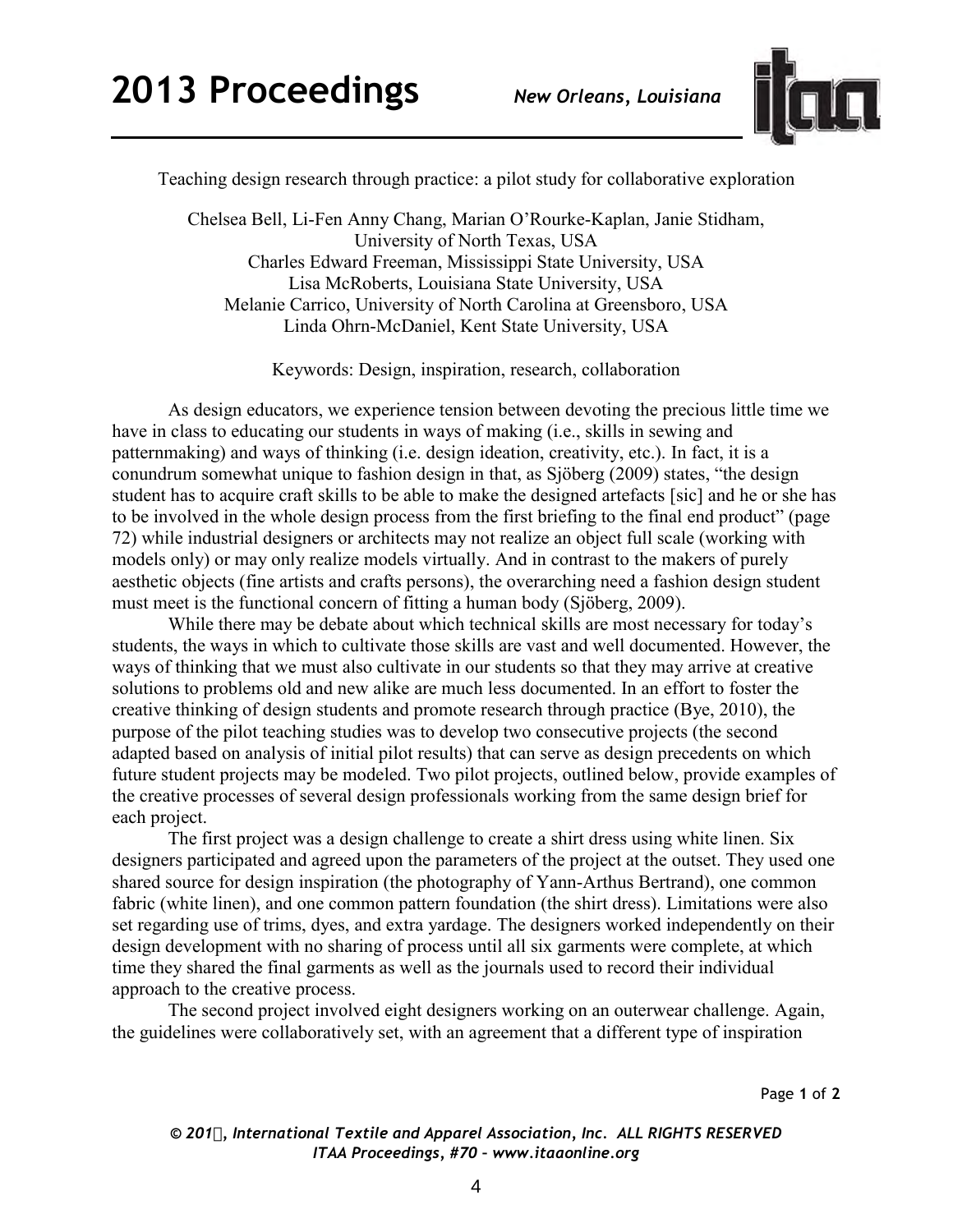would allow for more abstract thinking leading to more creative design. After brainstorming and voting, the word *translate* was chosen for design inspiration. Reflection also led to abandoning the shared foundation pattern in lieu of working within the agreed upon category of "outerwear," defined as a garment that is meant to be worn over season appropriate apparel and removed when indoors. Fabric was maintained as an important common factor, and a medium weight wool was selected, with half of the designers using an aubergine color and the other half using an oyster color. Again, a yardage restriction was agreed upon and the same dyeing and combination fabric limitations were used as in the prior project. Journaling about the process as a means of data collection continued, and the communication restrictions were opened up to allow for a sharing of ideas midway through the time period.

With an emphasis on discovery occurring during practice and the reflection documented in the designers' journals, students can be shown ways in which their ideas can grow and evolve beyond initial thoughts, and also how ideas can be analyzed for adoption or elimination, depending on the design brief. Additionally, communication between groups of designers is more readily accessible, via technology. For instance, the second project teams met repeatedly via Google+ Hangout ©, to discuss and compare design ideas, challenges and chart progress. As opposed to vague restrictions (e.g. design must be creative), research practice guidelines involved in the aforementioned projects work to increase levels of creative production, as evidenced through design journal entries. Design faculty across courses, universities, and geographic regions can partner to implement guidelines on design briefs intended to increase the level of creative production, while building creative scholarship through documented design practice. As evidenced in the success of the two pilot projects, multiple design faculty worked within the guidelines to create unique pieces developed through documented design practice, a teaching model easily transferred to the classroom.

By using the shirt dress and outerwear projects as models, the steps toward research through practice can be furthered in our design students so they can better reflect on their process, thereby strengthening their abilities to apply creative solutions to design problems. Furthermore, the concept of several institutions doing a collaborative design project with similar structure during comparable skill level courses could be an exciting challenge. For students to see the variety of design culled from a solitary inspiration and similar materials is always enlightening, and works to broaden a student's design competency. This presentation will be made available on-line so that all interested educators may access it to use in their classes. It will include images, journal notes, and outcomes from the shirt dress and outerwear projects.

Bye, E. (2010). A new direction for clothing and textile design research. *Clothing and Textiles Research Journal*, 28(3), 205-217.

Sjöberg, B. (2009). Design theory and design practice within Sloyd education. *The International Journal of Art & Design Education*, 28(1), 71-81.

*© 201, International Textile and Apparel Association, Inc. ALL RIGHTS RESERVED ITAA Proceedings, #70 – www.itaaonline.org*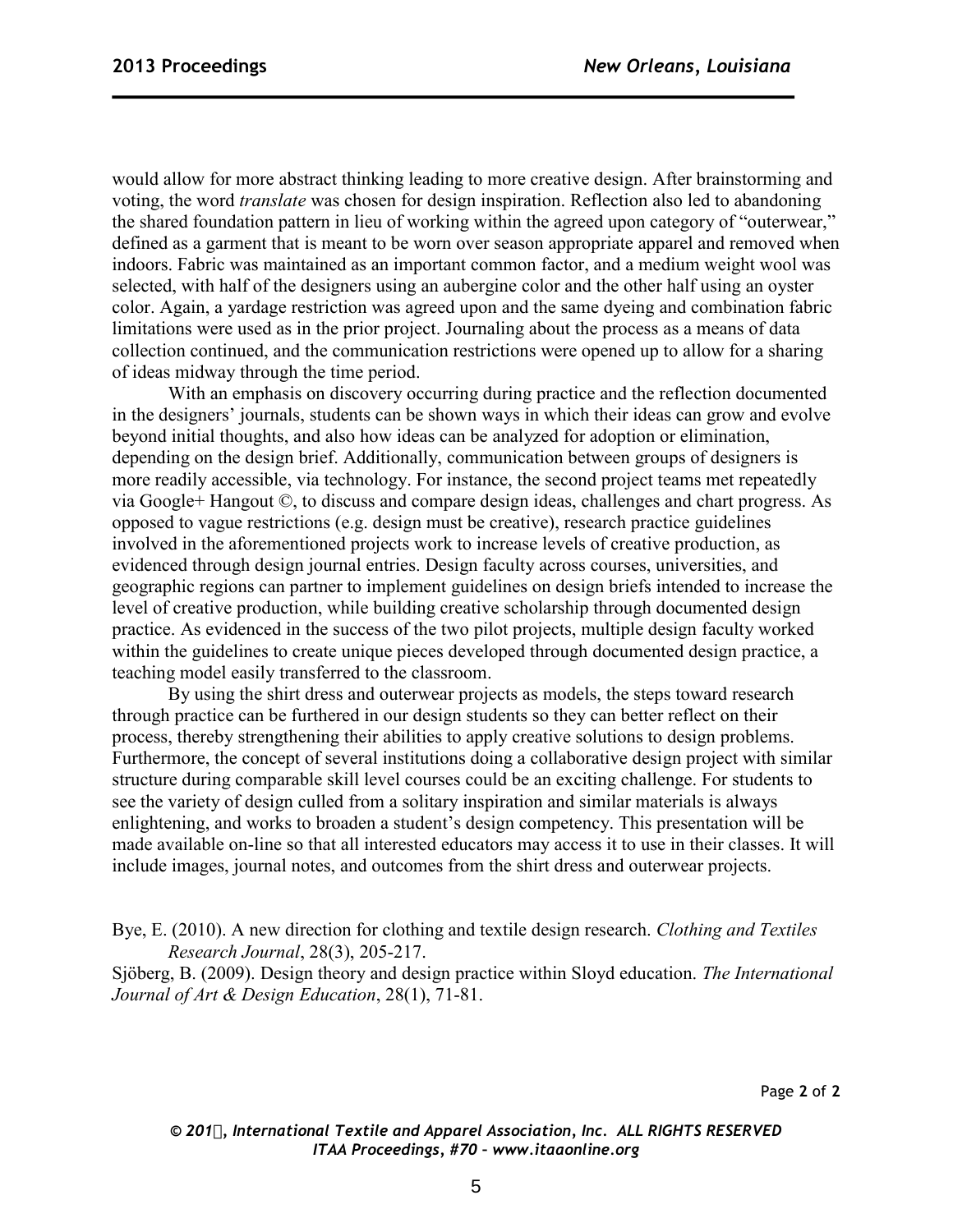## **2013 Proceedings** *New Orleans, Louisiana*



A Method for Materials Research

Elizabeth Bye and Linsey Gordon

University of Minnesota, USA

Keywords: Textiles, Material selection, Design process, Innovation

An understanding of textiles is essential to an apparel designer. A textile course is a key component of a designer's education, and crucial to develop apparel that serves the needs of the consumer. Dramatic changes in our world demand new understandings and strategies for designers to meet consumer and industry expectations. The explosion of technology, the increased exchange of information, strong funding for military, space, and medical research has introduced many innovations. The purpose of this study was to develop and test a method for materials research for worn products.

Material selection plays an integral role in the innovation of worn products. New materials offer designers infinite possibilities. Typical apparel methods for shape manipulation, construction, and manufacturing have the possibility to drastically change (McQuaid, 2005). Most design processes used in apparel design encourage in-depth research and synthesizing information that leads to creative design solutions (LaBat & Sokolowski, 1999; Watkins, 1988), however, many neglect the central role of materials. A broader approach is necessary and requires a material research method that can be used in conjunction with current processes.

A method for materials research was developed based on a review of literature and current design practice, including projects using non-traditional materials for apparel. Starting with the design criteria, possible material options are selected. The first step is to determine if the material bends and allows movement. When working with the human body, the material must have the ability to move and bend with the body, or be modified through patterning, joining, or material manipulation. If the material cannot be manipulated to create movement, then an alternate material should be selected.

The second step is to determine if the material can hold adequate shape and structure. Shape and structure can be built into the pattern or achieved with additional material components such as interfacing, boning, or an applied substrate. Based on the design criteria, the designer must determine if the design and/or material has sufficient support to function. If the material cannot hold adequate shape and structure, then an alternate material should be selected.

The third step is to determine if the material can be joined to itself or other components. There are methods for joining materials in addition to stitching such as welding or adhesives. Designers should test the selected material(s) to determine if they can be joined successfully. Closures play an important function in many designs for the human body. The designer must determine what type of closure is best suited to the material and design criteria.

As a final step, user expectations and perceptual qualities must be evaluated. For example, the material may have the appearance of being warm (vinyl film) or cool (cotton rib knit) based on past experiences. Perceptual qualities may be difficult to define, but are crucial to a positive end user response.

Page **1** of **2** 

*© 201, International Textile and Apparel Association, Inc. ALL RIGHTS RESERVED ITAA Proceedings, #70 – www.itaaonline.org*